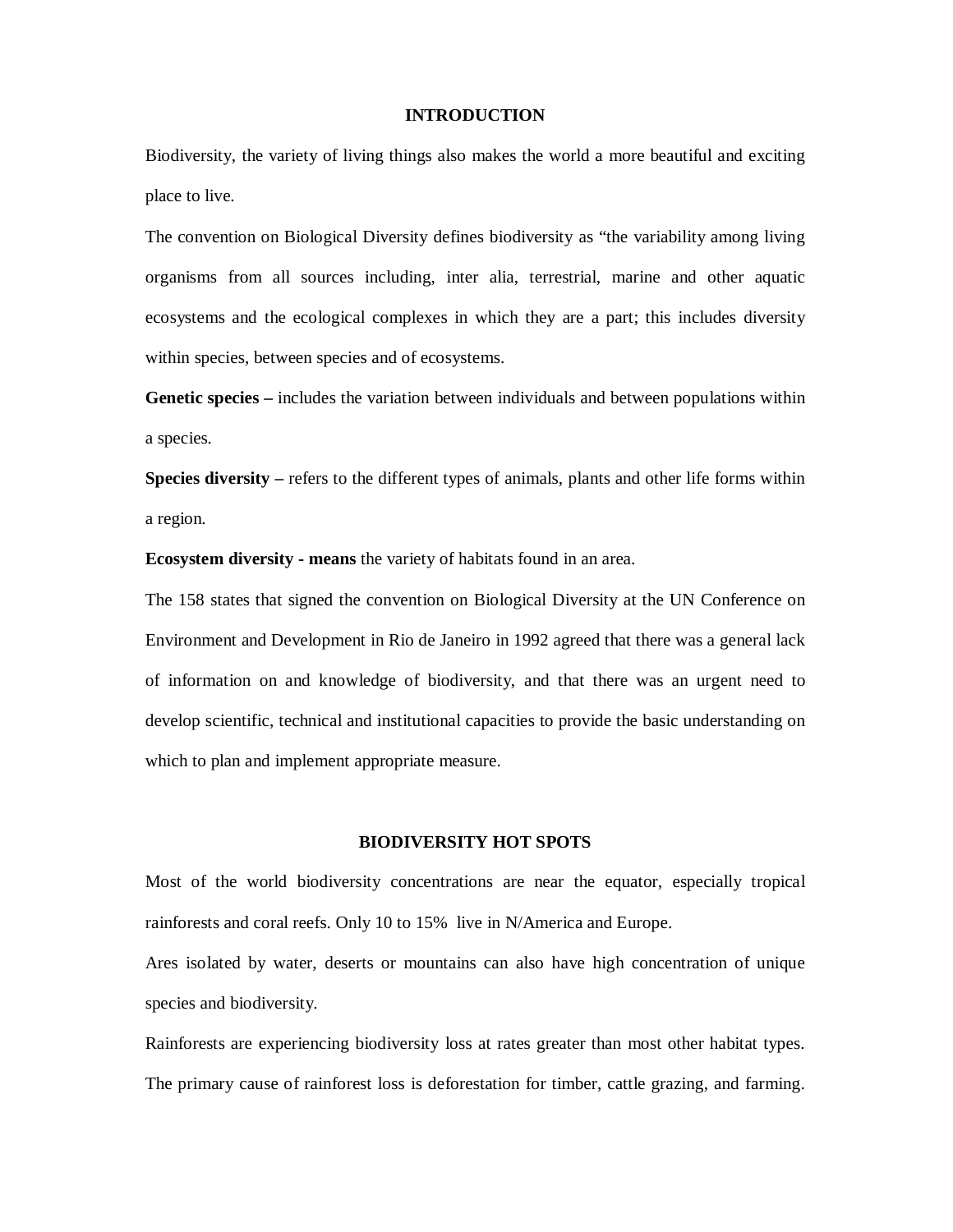Over 200,000 square miles of the Amazon rainforest have already been lost to deforestation, with another 7-10,000 square miles being destroyed each year. Scientists have only studied a fraction of the plants, animals, and insects that live in the rainforests, and estimate that there may be thousands of species not known to science at all. We have almost certainly driven to extinction already many species that we will never know about.

Another cause of rainforest biodiversity loss is climate change. Rainforests are delicately balanced ecosystems that can be substantially affected by even small changes in climate. The first documented victim of climate change in a rainforest was the Golden Toad (see below).

Wetlands are another habitat being lost at great pace. In the 1600s, the United States is estimated to have had approximately 220 million acres of wetland; in 1997, it had 105 million acres, less than half as many. The majority of those lost were drained, filled, and converted to other uses, such as farmland and later, parking lots.

Wetlands are very important to humans for a number of reasons, including storm mitigation and water filtration. Marshes and swamps serve as barriers when storms such as hurricanes come through, substantially decreasing wind speeds and absorbing storm surges. And all wetlands filter fresh water that runs through them, removing pollutants and making it safe for human consumption.

Coral reefs are extremely sensitive to changes in ocean temperature, and "coral bleaching" results when temperatures get too high; this phenomenon will eventually kill corals if the temperature does not return to suitable levels. As of 2004, 20% of the world's coral reefs were effectively dead, with no prospect of recovering. Research indicates that much of this destruction is due to human activity, including rising sea water temperatures.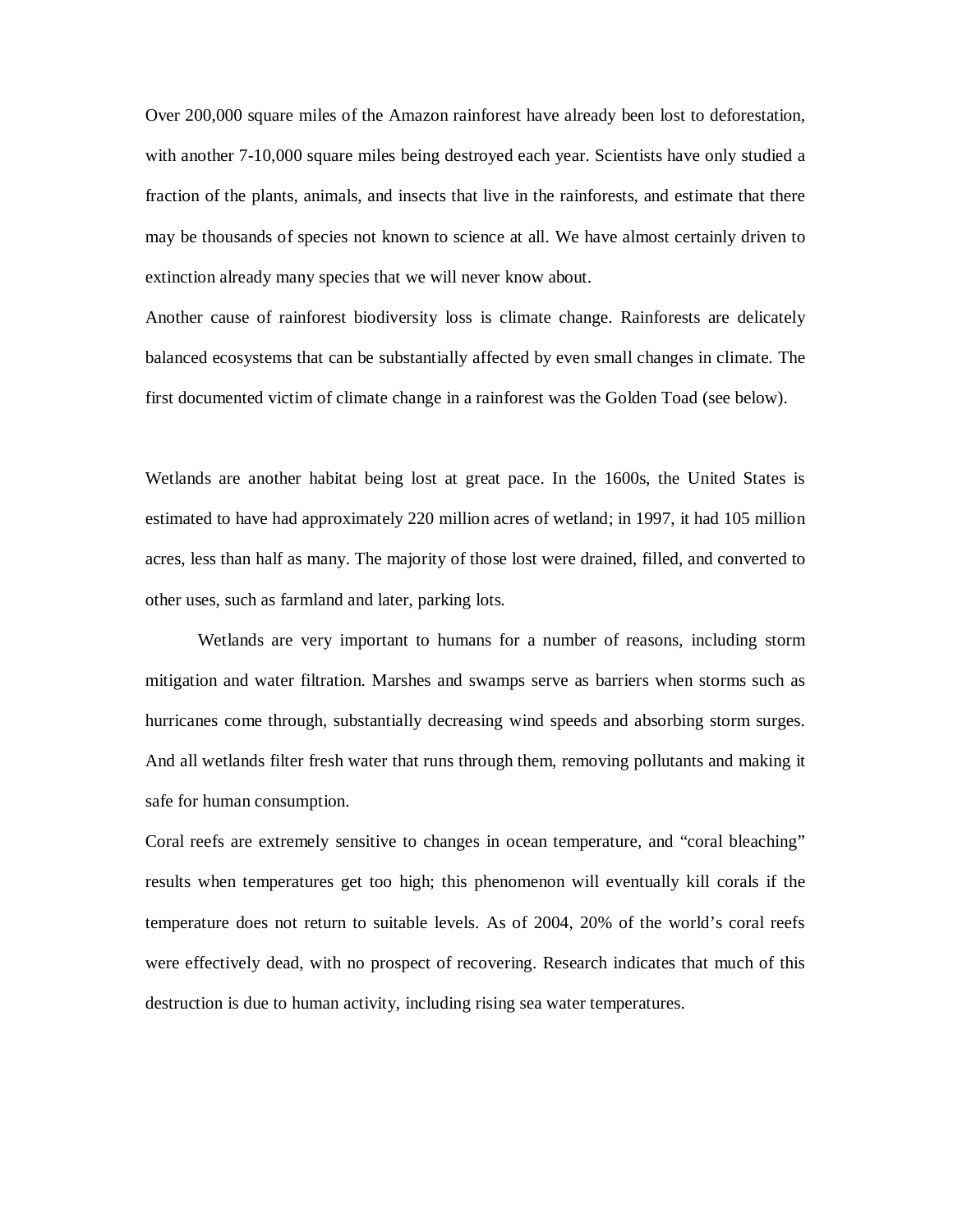## **HOW DO WE BENEFIT FROM BIODIVERSITY?**

We benefit from other organization in many ways, some of which we don't appreciate until a particular species or community disappears. Even seemingly obscure and insignificant organisms can play irreplaceable roles in ecological systems or be the source of genes or drugs that someday may be indispensable. The benefits include:

## **Food**

All of our food comes from other organisms. Many wild plant species could make important contributions to human food supplies either as they are or as a source of genetic material to improve domestic crops. Noted ecologist Norman Myers estimates that as many as 80,000 edible wild plant species could be utilized by humans.

## **Drugs and Medicines**

Living organisms provide us with many useful drugs and medicines.

The United Nations Development Programme estimates the value of pharmaceutical products derived from developing world plants, animals and microbes to be more than \$30 billion per year.

| Product      | Source           | Use               |
|--------------|------------------|-------------------|
| Penicillin   | Fungus           | Antibiotic        |
| Bacitracin   | <b>Bacterium</b> | Antibiotic        |
| Tetracycline | <b>Bacterium</b> | Antibiotic        |
| Erythromylin | <b>Bacterium</b> | Antibiotic        |
| Quinine      | Chincona bark    | Malaria treatment |

Table 2. *Some Natural Medicinal Products.*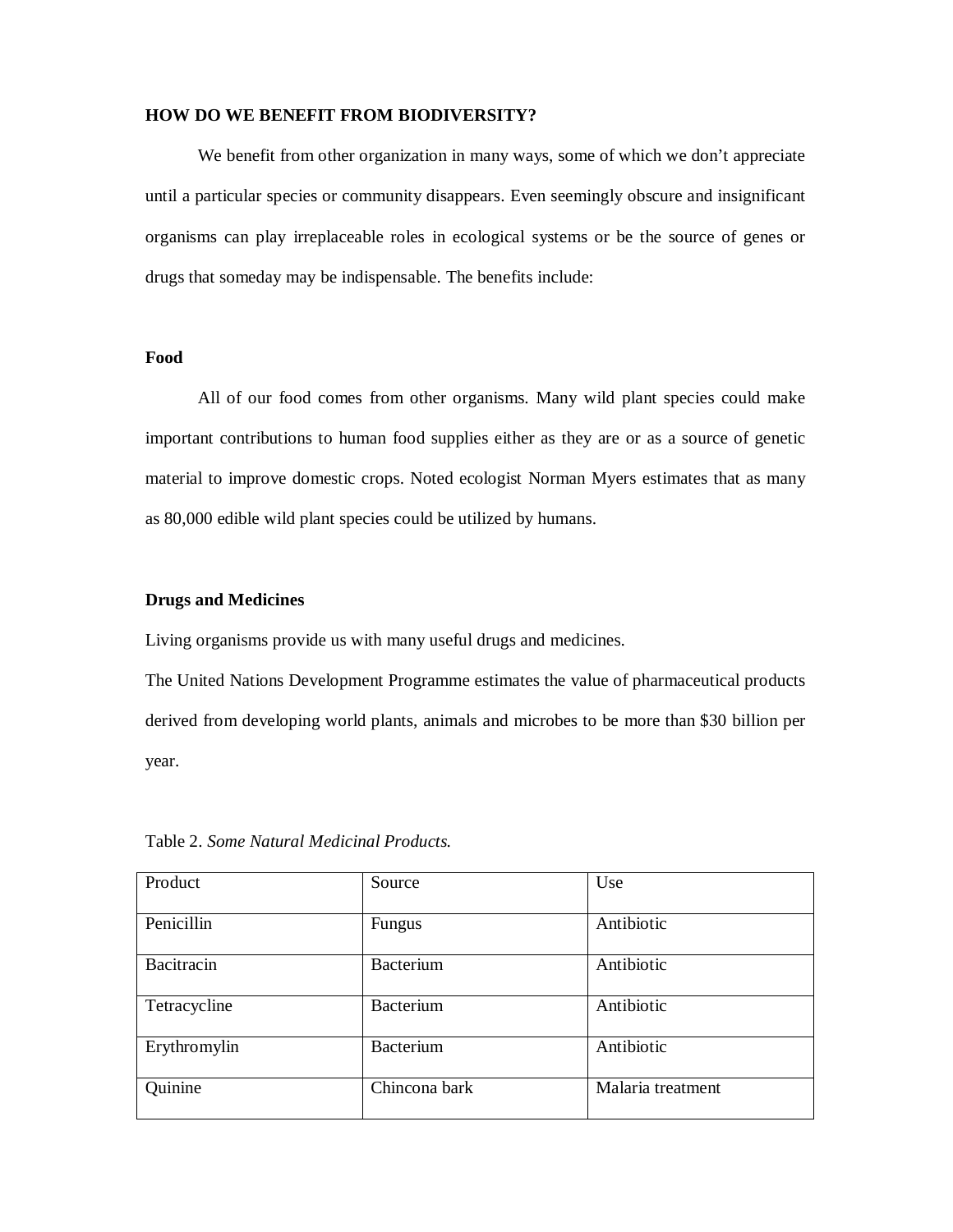| Diosgenin   | Mexican yam      | Birth-control drug          |
|-------------|------------------|-----------------------------|
| Cortisone   | Mexican yam      | Anti-inflammation treatment |
| Cytarabine  | Sponge           | Leukemia cure               |
| Bee venom   | <b>Bee</b>       | Arthritis relief            |
| Reserpine   | Rauwolfia        | Hypertension drug           |
| Allantoin   | Blowfly larva    | Wound healer                |
| Aspirin     | Willow tree      | Malaria drug                |
| Vincristine | Periwinkle plant | Anticancer drugs            |

More than half of all prescriptions contain some natural products. The United Nations Development Program estimates the value of pharmaceutical products derived from developing world plants, animals, and microbes to be more than \$30 billion per year. Consider the success story of vinblastine and vincristine. These anticancer alkaloids are derived from the Madagascar periwinkle (Catharanthus roseus). They inhibit the growth of cancer cells and are very effective in treating certain kind of cancer.

### **Ecological Benefits**

Human life is inextricably linked to ecological services provided by other organisms. Soil formation, waste disposal, air and water purification, nutrient cycling, solar energy absorption, and food production all depend on biodiversity. Total value of these ecological services is at least \$33 trillion per year, or more than double total world GNP. In many environments, high diversity may help biological communities withstand environmental stress better and recover more quickly than those with fewer species.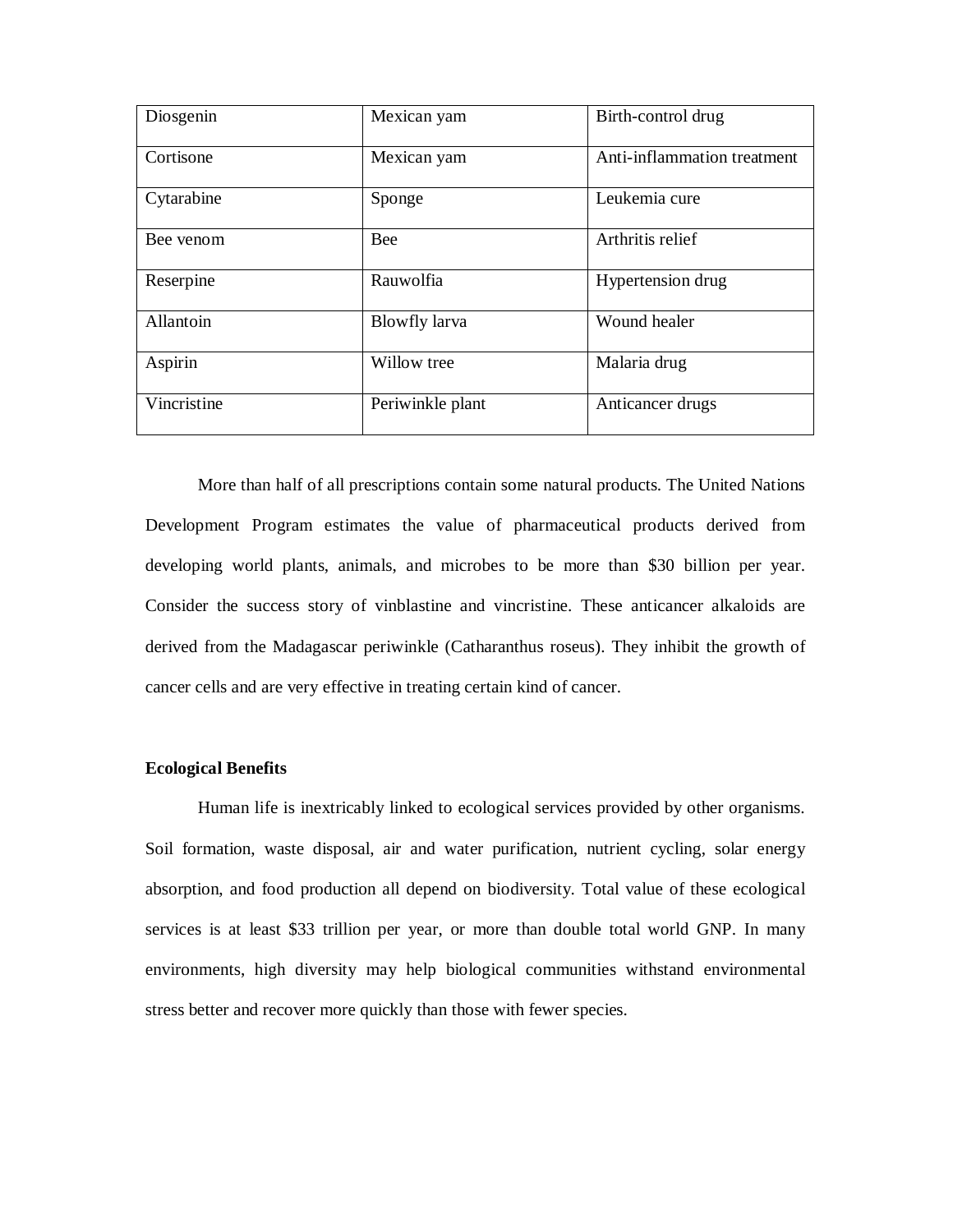## **Aesthetic and Cultural Benefits**

Millions of people enjoy hunting, fishing, camping, hiking, wildlife watching, and other nature-based activities. These activities provide invigorating physical exercise, and contact with nature can be psychologically and emotionally restorative. In many cultures, nature carries spiritual connotations, and a particular species or landscape may be inextricably linked to a sense of identity and meaning. Observing and protecting nature has religious or moral significance for many people. Some religious organizations call for the protection of nature simply because it is God creation.

### **WHAT THREATENS BIODIVERSITY?**

Extinction, the elimination of species, is a normal process of the natural world. Indeed, as one biologist puts it: extinction is a fundamental part of nature – more than 99 percent of all species that ever lived are now extinct (Jablonski, 2004: 589). In undisturbed ecosystems, the rate of extinction appears to be about one species lost every decade. Ecologist E. O. Wilson estimates that we are losing 10,000 species or subspecies a year. That makes more than 27 per day!

#### **Natural Causes of Extinction**

Studies of the fossil record suggest that more than 99 percent of all species that ever existed are now extinct. Most of the species were gone before humans came on scene. Periodically, mass extinctions have wiped out vast numbers of species and even whole families (Table 2).

The best studied of these events occurred at the end of the Cretaceous Period when dinosaurs disappeared, along with at least 50 percent of existing species. Current theories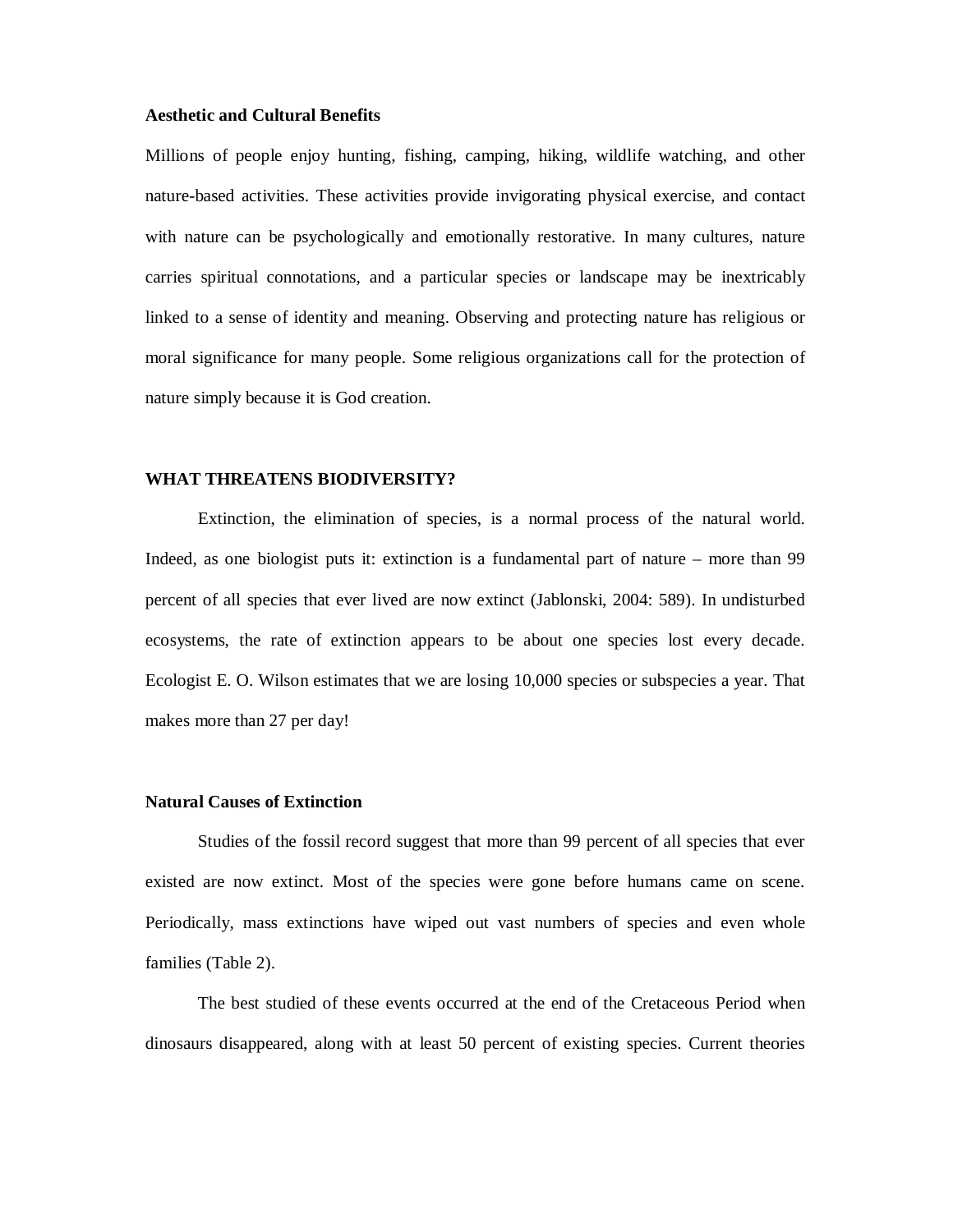suggest that these catastrophes were caused by climate change, perhaps triggered when large asteroids struck the earth.

*Table 2: Mass extinction* 

| <b>HISTORIC PERIOD</b> | <b>TIME BEFORE PRESENT  </b> | <b>EFFECTS</b>                                                                       |
|------------------------|------------------------------|--------------------------------------------------------------------------------------|
| Ordovician             | 444 million                  | 25% of all families extinct                                                          |
| Devonian               | 370 million                  | 19% of all families extinct                                                          |
| Permian                | 250 million                  | 54% of families, 90% OF<br><b>SPECIES EXTINCT</b>                                    |
| Triassic               | 210 million                  | 23% of families, half species<br>extinct                                             |
| Cretaceous             | 65 million                   | 17% of families, half of<br>species extinct (Including<br>dinosaurs but not mammals) |
| Quaternary             | Present                      | $1/3$ to $2/3$ of all species<br>extinct if present trends<br>continue.              |

## **Species Loss as Natural Process**

New species are constantly being added to the planet through mutation and natural selection. This is a natural process that has been going on since the beginning of life on earth.

By the same process, species are constantly becoming extinct. There are a number of biological causes of species loss. Biological causes of extinctions can be thought of as changes in relationships; predator-prey relationships or relationships among competitors. Some examples of relationship changes include the following: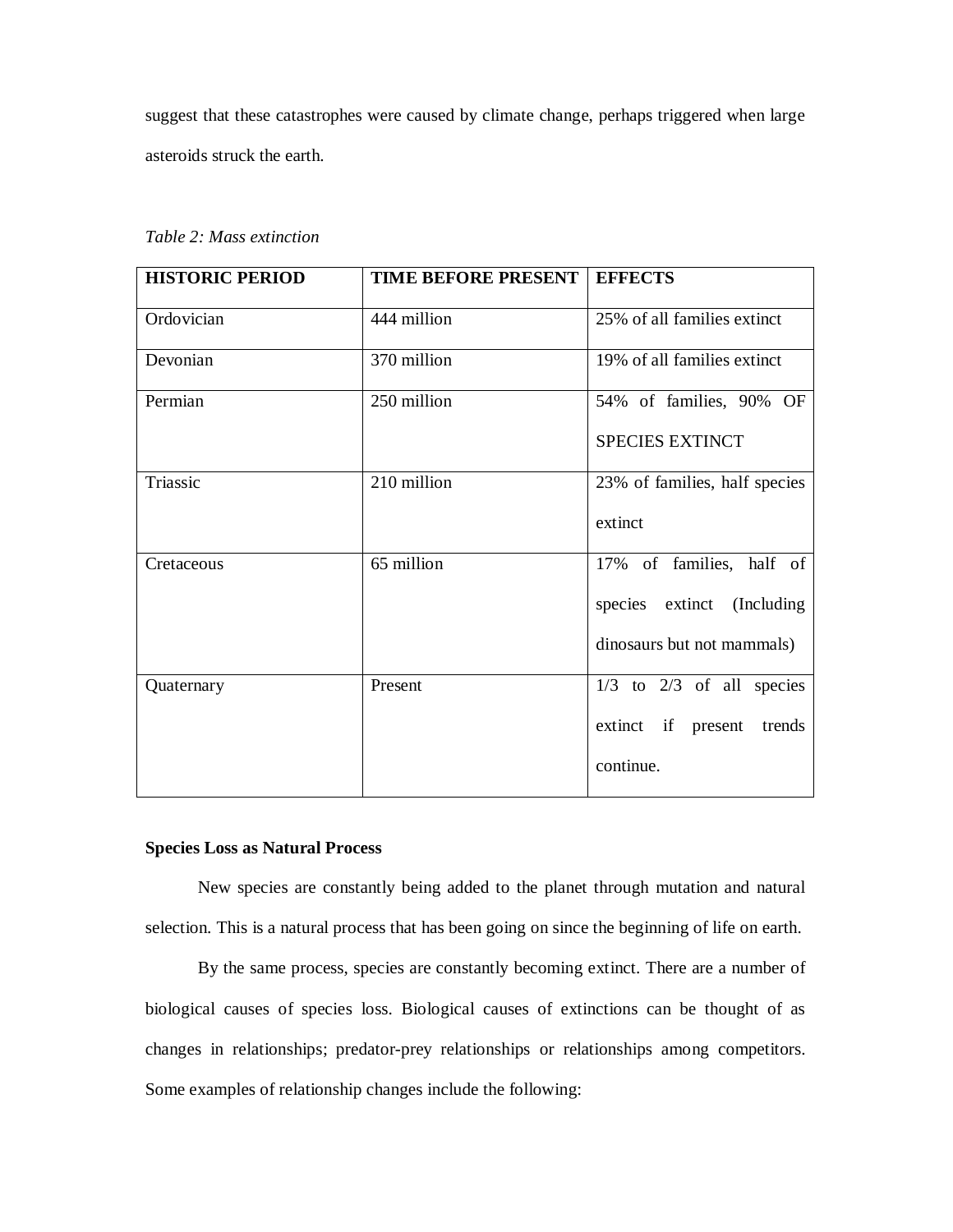- Population fluctuations of predatory species leading to extinctions of prey species.
- New diseases resulting from genetic mutations of existing pathogens producing species extinctions.
- Existing competitors becoming more effective.
- New competitors emerge from existing species which were not competitors in the past, this can result from evolutionary changes in other organism.

#### **HUMAN-CAUSED REDUCTIONS IN BIODIVERSITY**

#### **Habitat Destruction and Modification**

Human disturbance of natural habitat is the largest single cause of loss of biological diversity. Over the past 10,000 years, billions of hectares of forests, woodlands, and grasslands have been converted to commercial forests, croplands, or grazing lands. Habitat loss and degradation was the most pervasive threat to birds, mammals and plants, according to the 2004 IUCN Red list, affecting 86 percent of all threatened birds, 86 percent of the threatened mammals assessed and 88 percent of threatened amphibians (IUCN, 2004).

#### **Fragmentation**

In addition to loss of absolute habitat area, a serious problem is habitat fragmentation - the reduction of habitat into smaller and smaller, more scattered patches. Fragmentation reduces biodiversity because many species, such as bears and large cats, require large territories to subsist. Other species, such as forest interior birds, reproduce successfully only in deep forest or other habitat far from edges and human settlement.

Fragmentation also divides populations into isolated groups. Small, isolated populations are vulnerable to catastrophic events, such as a single storm or disease outbreak.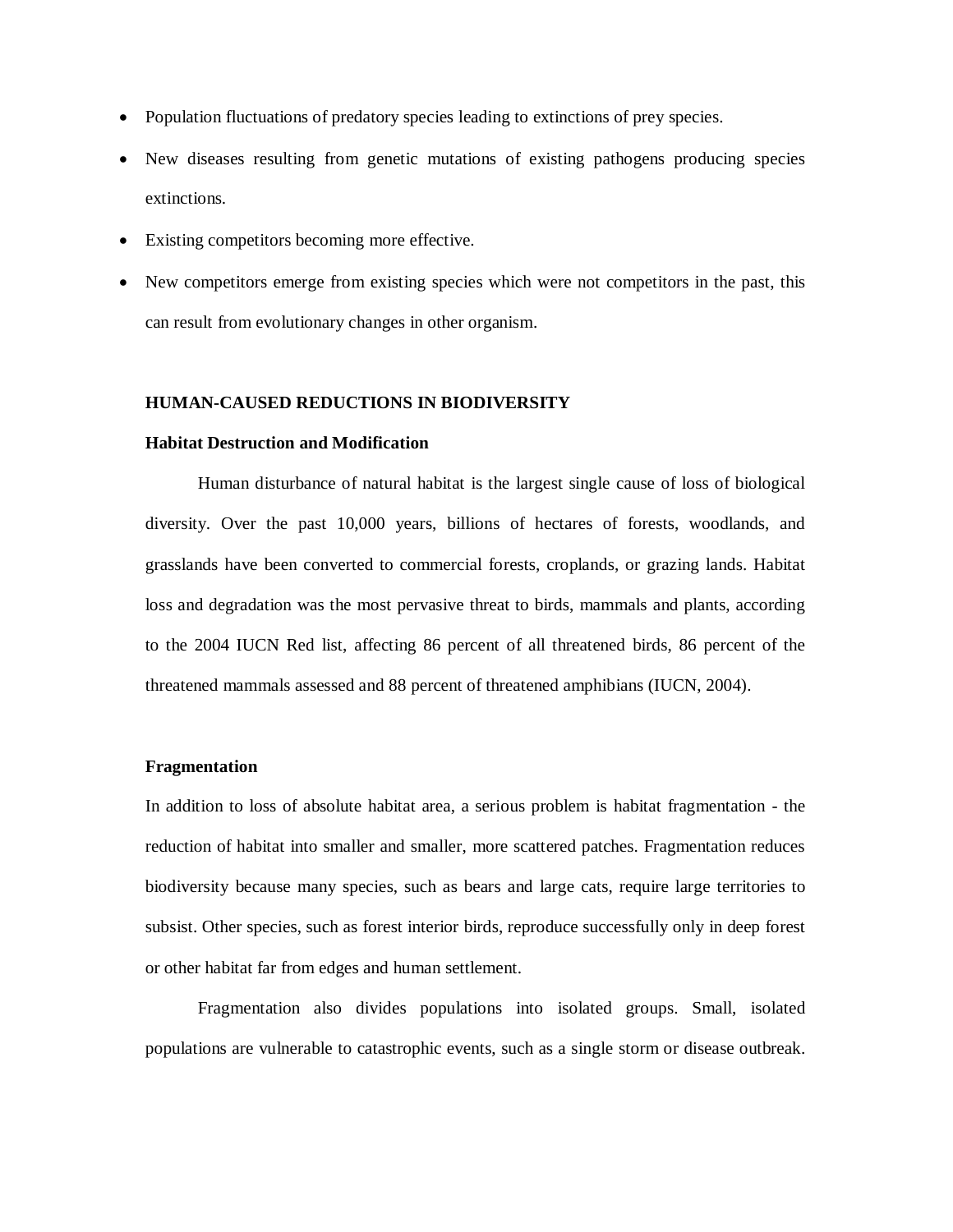Very small populations may not have enough breeding adults to be viable even under normal circumstances.

#### **Hunting and Fishing**

Over harvesting is responsible for depletion or extinction of many species. A classic example is the extermination of the American passenger pigeon (Ectopistes migratorius). Even though it inhabited only eastern North America, 200 years ago, this was the world's most abundant bird with a population of between 3 and 5 billion. This species once accounted for about one-quarter of all birds in North America. In 1830, John James Audubon saw a single flock of passenger pigeons estimated to be ten miles wide, hundreds of miles long, and thought to contain perhaps a billion birds. In spite of this vast abundance, market hunting and habitat destruction caused the entire population to crash in only about 20 years between 1870 and 1890. The last known wild bird was shot in 1900, and the last existing passenger pigeon, a female named Martha, died in 1914 in the Cincinnati Zoo.

Fish stocks have been seriously depleted by over harvesting in many parts of the world, mostly because of a huge increase in fishing fleet size and efficiency in recent years. Defenders of wildlife estimates that poachers kill a million metric tons of game for the bush meat trade every year, helping to reduce chimpanzee populations by 95 percent and vastly reducing gorilla and orangutan populations.

#### **Commercial Products and Live Specimens**

Despite international bans on trade in products from endangered species, smuggling of furs, hides, horns, live specimens, and folk medicines amounts to millions of dollars each year. The trade in wild species for pets is an enormous business.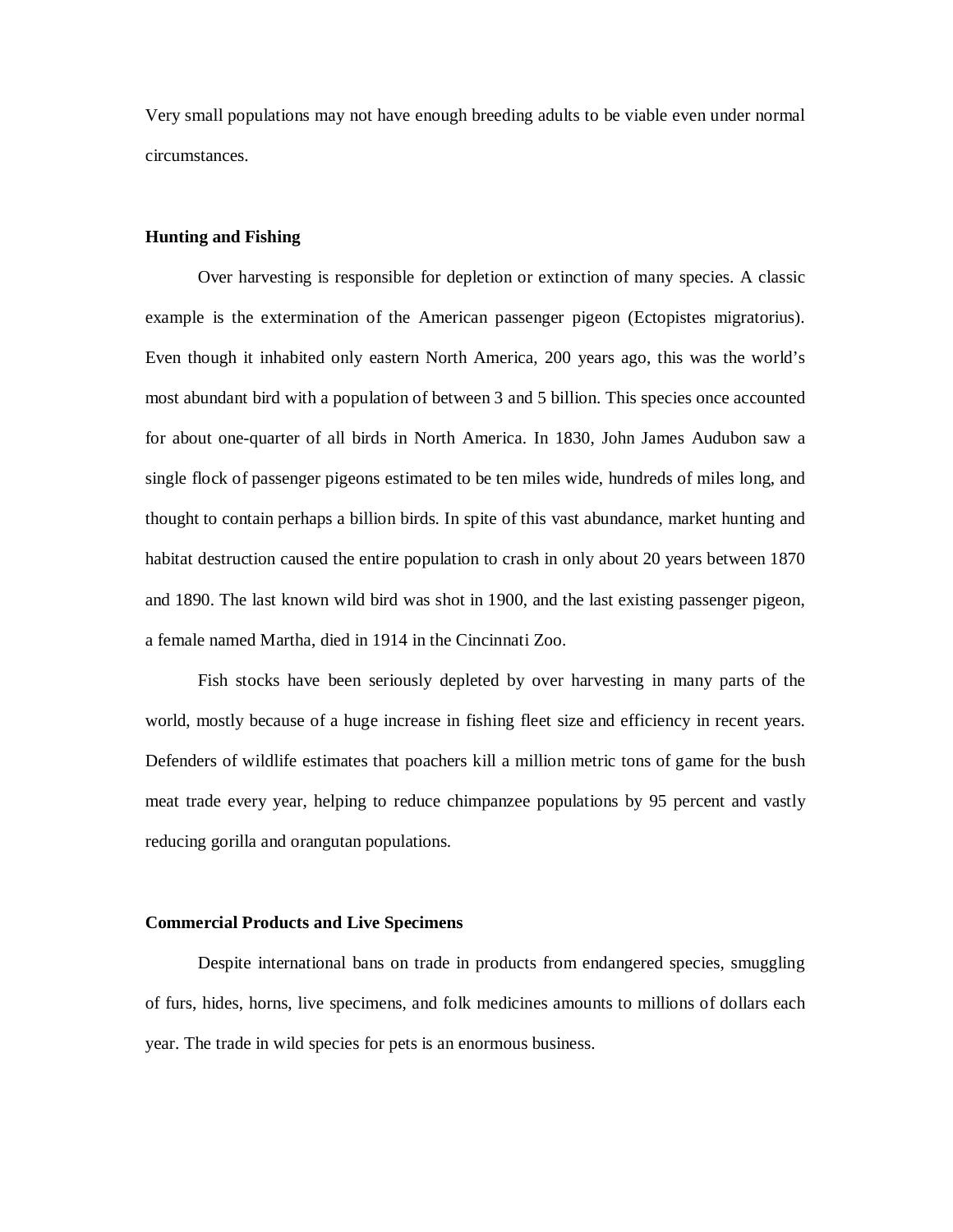#### **Predator and Pest Control**

Some animal populations have been greatly reduced, or even deliberately exterminated, because they are regarded as dangerous to humans or livestock, or because they compete with our use of resources. Every year, U.S government animal control agents trap, poison, or shoot thousands of coyotes, bobcats, prairie dogs, and other species considered threats to people, domestic live stocks, or crops.

#### **Exotic Species Introductions**

Aliens introduced into habitats where they are not native are one of the greatest threats to biodiversity worldwide. Exotics can be thought of as biological pollution. Freed from the predators, parasites, pathogens, and competition that kept them in check in their native home, formerly mild-mannered species can turn into super-aggressive "weedy" invaders in a new habitat.

Accidental introductions of new species can present major problems, too. Mosquitoes were accidentally introduced into Hawaii in 1826 when they arrived on sailing ships. The mosquito carried several diseases of birds to which the native bird populations were particularly susceptible.

#### **Pollution**

We have known for a long time that toxic pollutants can have disastrous effects on local populations of organisms. A pesticide-linked decline of fish-eating birds and falcons was documented in the 1970s. Marine mammals, alligators, fish and other declining suggest complex interrelations between pollution and health.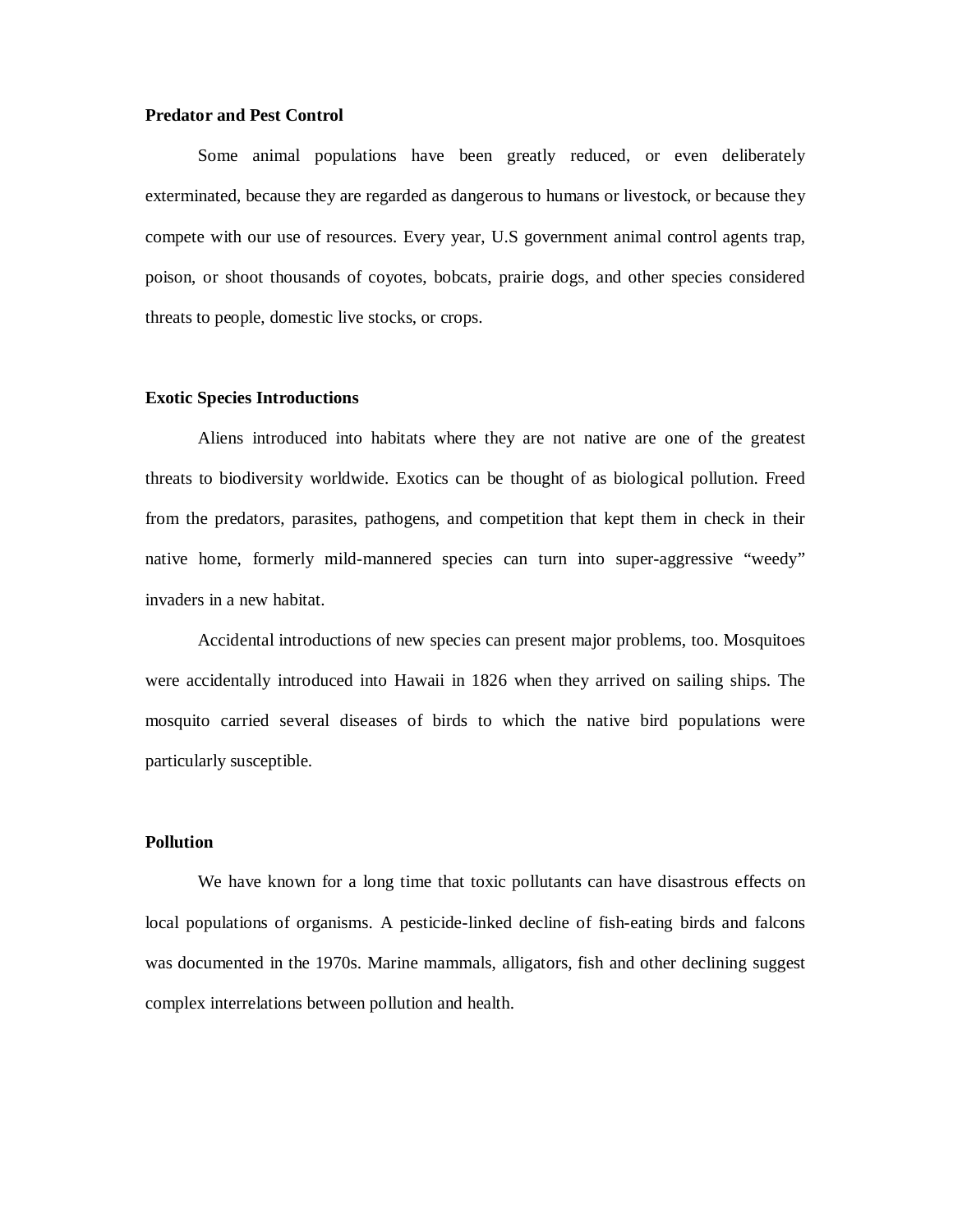## **Genetic Assimilation**

Some rare and endangered species are threatened by genetic assimilation because the crossbreed with closely related species that are more numerous or more vigorously.

## **EFFECTS OF BIODIVERSITY LOSS**

Biodiversity may not seem very important for humans, but it is! The living organisms of the world are critical to many aspects of human life, all of which will be affected as biodiversity is lost.

# **Energy**

Wood and wood-based charcoal provide a large percentage of energy used for heating and cooking around the world, especially in rural or developing areas. Loss of biodiversity will reduce the amount of wood and the variety available for these purposes.

#### **Food supply**

Many communities rely on the biodiversity around them for food, especially when natural disasters strike. In many developing regions where drought or flooding are frequent dangers, it is important for people to have secondary food sources to turn to that are adapted to these conditions and are available when the need arises. In addition, having monoculture crops can be extremely dangerous when a pest or disease arises that affects that crop. The Irish potato famine, which was caused by a fungus that specifically infects potatoes, is a good example. It killed between 500,000 and 1 million people and caused several million more to evacuate Ireland. For many of those people, potatoes were their sole source of food.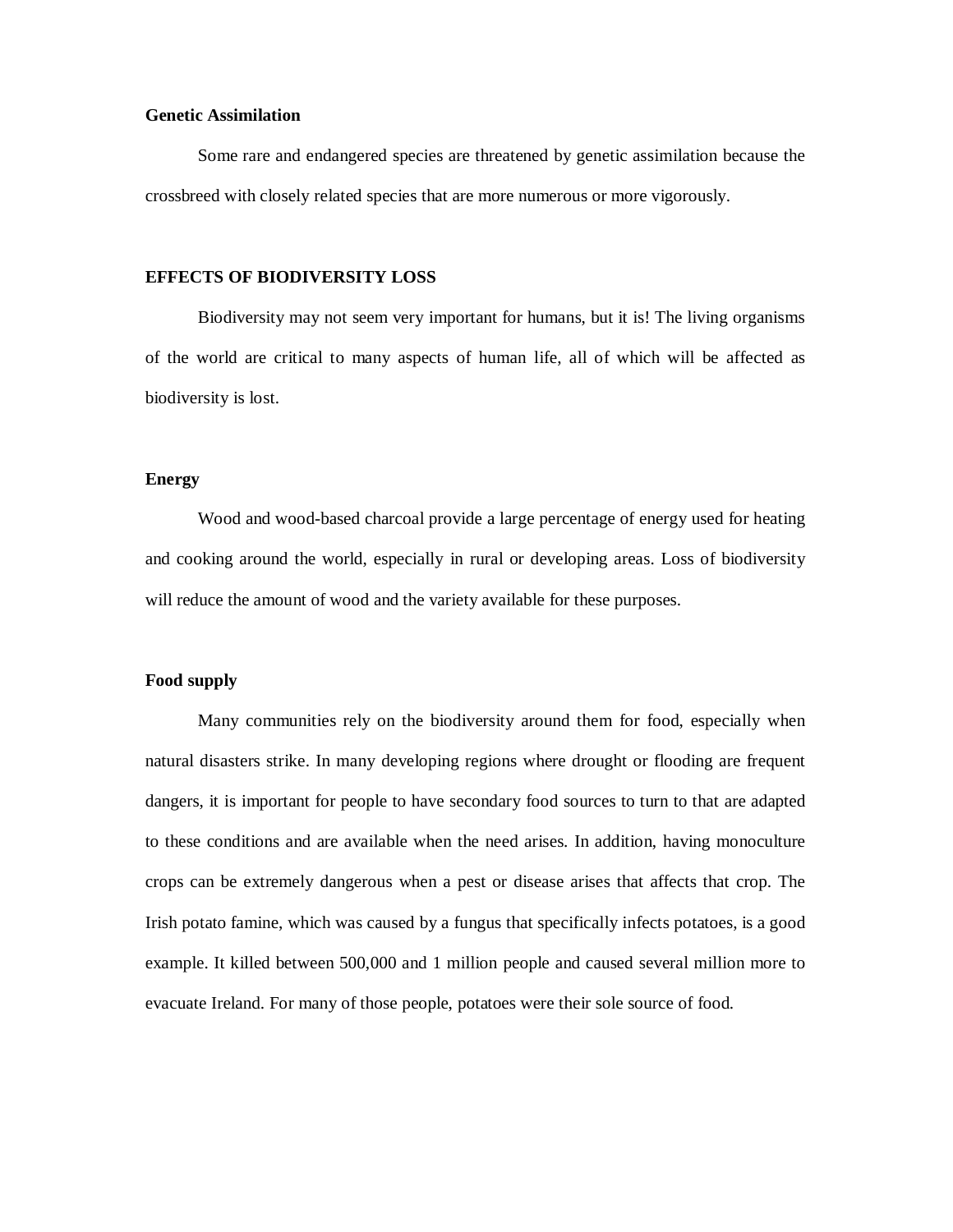## **Environmental Buffers**

Coral reefs and wetlands such as mangroves and marshes provide excellent barriers against storms and flooding. Coastal communities are especially vulnerable to the effects of these natural disasters, and removal and conversion of wetlands worldwide has worsened conditions during times of flood.

# **Medicines**

Many important drugs are derived from biodiversity, and of these a large percentage cannot be manufactured artificially; they must come from the source organism. Examples include the antibiotic penicillin, which comes from a fungus, and digitalis, used to treat heart conditions, which comes from the foxglove plant. There are likely thousands of microorganisms and plants that have potential medical uses which have not yet been discovered.

### **Pest Control**

Almost all species have natural predators, other organisms that eat them, infect them, and otherwise control their abundance. As we exterminate species, there is no way of knowing what other creatures we may be allowing to thrive in their absence.

## **Pollination**

Plants require pollination to produce seeds and fruit, and many of the plant-based foods we enjoy consuming need to be pollinated by insects or birds. Pollinators are beginning to decline in abundance globally, resulting in fewer seeds or fruit, or seeds that are less viable to produce the next generation of plants.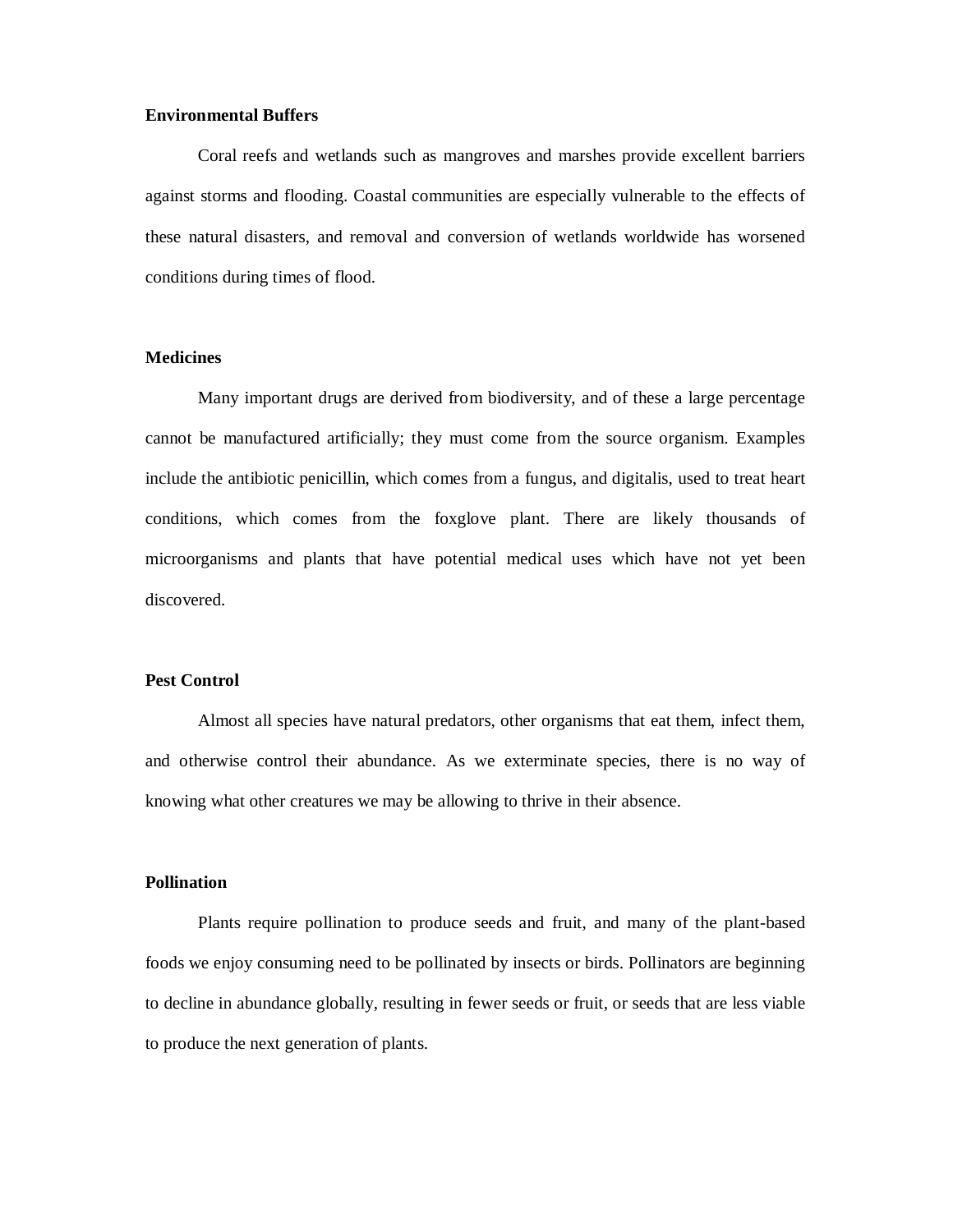## **Erosion Control**

Plants are excellent at preventing erosion. Their roots hold soils in place and stabilize slopes and fields alike. As deforestation occurs, mudslides become more frequent and fresh water quality declines as soils are washed into rivers and lakes.

## **Livelihoods**

Millions of people world-wide make their livings from biodiversity. People who farm, fish, or create crafts or furniture from natural sources will be in danger of losing their livelihoods if the species they depend on begin to decline. In some cases this is paradoxical, since over fishing and over hunting contribute to the very loss that will eventually make the fishers and hunters unable to support themselves.

## **Clean Water**

Watershed destruction and deforestation lead to decreased quality of drinking water, which has greatest effects in rural and developing areas. Wetlands also serve water-filtering purposes that are lost when they are destroyed or converted.

#### **Spiritual**

Many people around the world value various ecosystem components in their religious and spiritual belief systems. As this biodiversity is lost, it will affect culture and quality of life of many.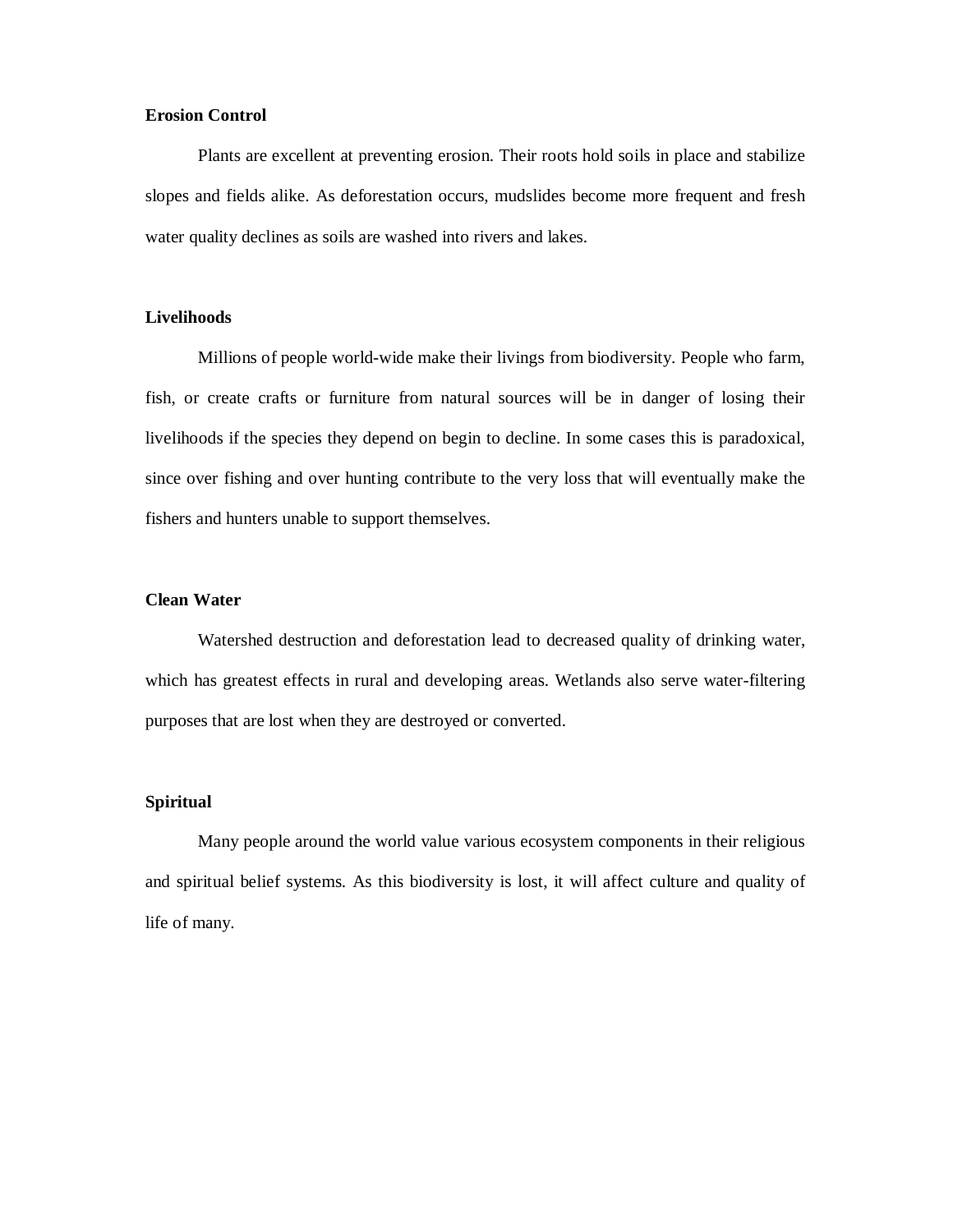#### **Raw Materials**

Many raw materials and resources come from the biological world, including wood for building, fabrics and fibers such as cotton, hemp, and raffia, dyes, resins, gums, rubbers, and oil.

#### **PROTECTING BIODIVERSITY**

#### **1. Using Geographical Information System (GIS) to Protect Biodiversity**

A GIS includes computer programs that map, manage, and analyze information about the environment together with environmental data when scientists overlay, integrate, or model information such as species distribution, habitat and land cover areas, or water resources, computer mapping software and data provide efficient tools for investigation. One of the most important conservation biology projects using GIS today is the Gap Analysis Program (GAP). The idea behind GAP is that many biologically diverse biomes and habitats are not sufficiently protected. They represent "gaps" in conservation programs. To preserve long term biodiversity, scientists in this program hope to fill as many of those gaps as possible by identifying and preserving important areas.

#### **2. Hunting and Fishing Laws:**

By the 1890s, most states had enacted some hunting and fishing restrictions. The general idea behind these laws was to conserve the resource for future human use rather than to preserve wildlife for its own sake. The wildlife regulations and refuges established since that time have been remarkably successful for many species.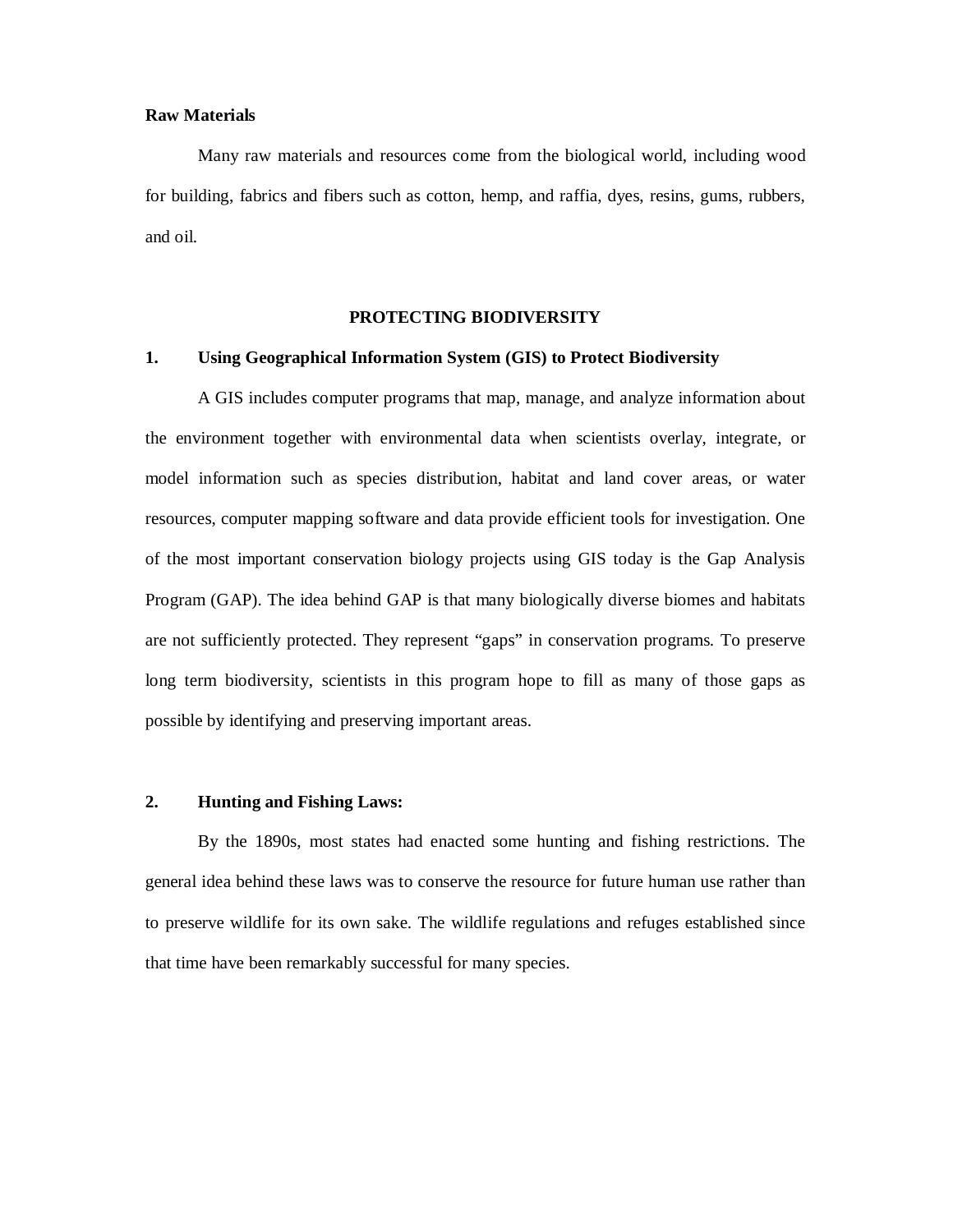#### **3. The Endangered Species Act**

Simply identifying species at risk can initiate protection. Globally, the World Conservation Union maintains a "Red List" of threatened species, and increasingly, countries are developing their own lists. In North America, the U.S Endangered Species Act (ESA) of 1973 and the committee on the status of endangered wildlife in Canada in 1976 represented powerful new approaches to wildlife protection.

**Endangered Species:** are those considered in imminent danger of extinction, while **Threatened Species** are those that are likely to become endangered – at least locally- within the foreseeable future. Bald eagles, gray wolves, brown bears, and sea otters, for instance, together with a number of native orchids and other rare plants, are considered locally threatened even though they remain abundant in other parts of their former range.

**Vulnerable species:** are naturally rare or have been locally depleted human activities to a level that puts them at risk.

The ESA regulates a wide range of activities involving endangered species, including "taking" (harassing, harming, pursuing, hunting, shooting, trapping, killing, capturing, or collecting) species either accidentally or on purpose, and importing, exporting, selling, or possessing endangered species, parts, or products. Violators of the ESA are subject to fines up to \$100,000 and one year imprisonment, as well as loss of vehicles and equipment used in the violation.

| Mammals      | 357 |
|--------------|-----|
|              |     |
|              |     |
|              |     |
| <b>Birds</b> | 279 |
|              |     |
|              |     |
|              |     |
|              | 123 |
| Reptiles     |     |
|              |     |
|              |     |
|              |     |
| Amphibians   | 31  |
|              |     |
|              |     |

Table 3: Endangered and Threatened species, U.S and Foreign, listed by USFWS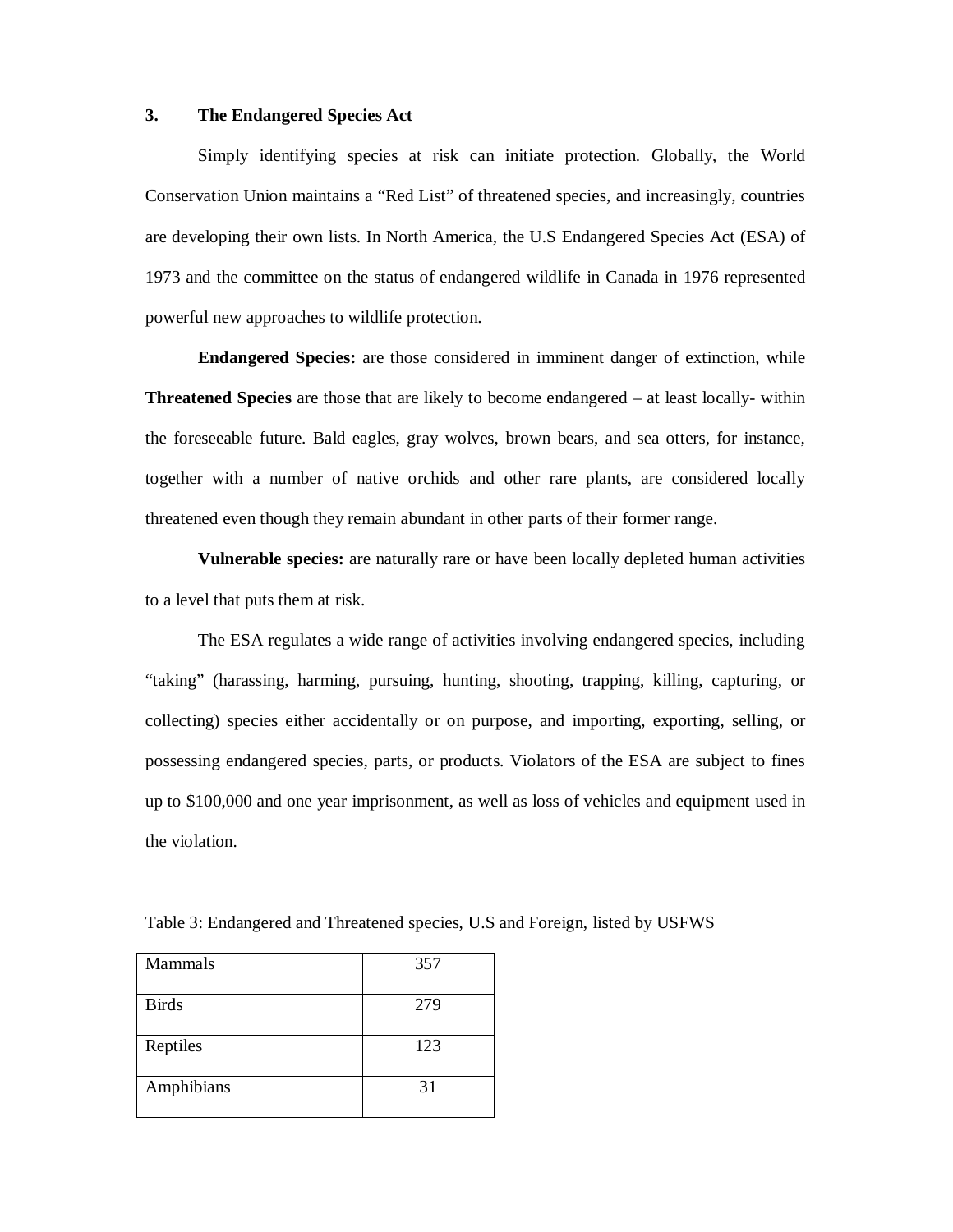| Fish          | 153 |
|---------------|-----|
| Invertebrates | 203 |
| Plants        | 746 |

Source: Data from U.S fish and wildlife service, 2002.

## **3. Recovery Plans:**

Once a species is officially listed as endangered, the U.S fish and wildlife service must prepare a recovery plan detailing how populations will be rebuilt to sustainable levels. Negotiating the costs, politics, local economic interests, and biological species requirement can take years. Some recovery plans have been gratifyingly successful. The American alligator was listed as endangered in 1967 because hunting (for meat, skins, and sport) and habitat destruction had reduced populations to precarious levels. Protection has been so effective that the species is now plentiful throughout its entire southern range.

## **4. Re-introduction**

An endangered species can be restored by re-introducing it to its former habitat once the major threats to its survival have been removed. Re-introduction is expensive, so it has been attempted for only a few species. It usually requires raising animals in captivity and intensive management after release. For the falcon, re-introduced populations rebounded because the principal threat DDT had been removed from its food chain. In a major triumph for endangered species activists, the bird was removed from the endangered species list in 2001.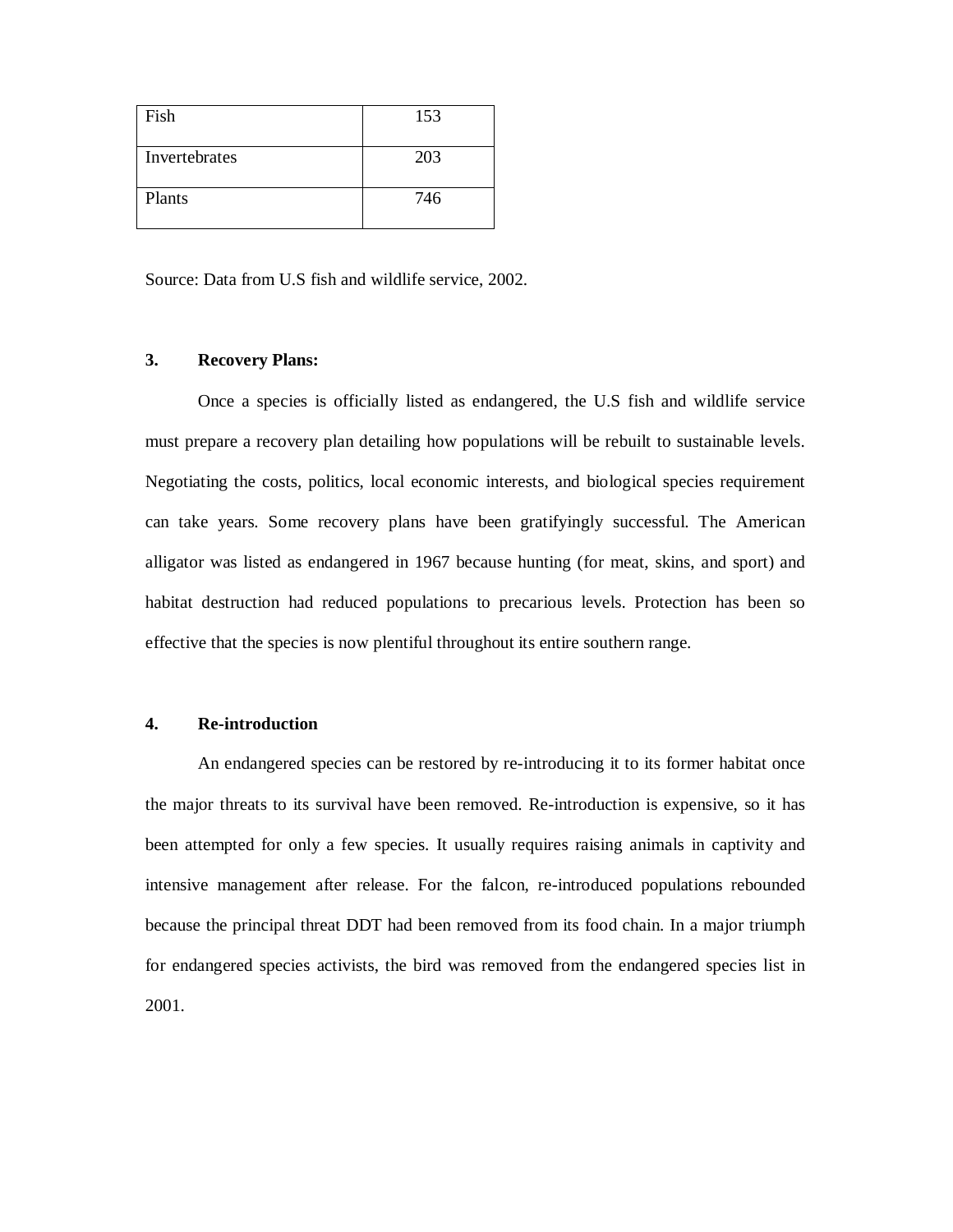### **5. Private and Critical Habitat**

Private land is essential in endangered species protection. Eighty percent of the habitat for more than half of all listed species is on non-public property. The U.S supreme court has ruled that destroying habitat is as harmful to endangered species as directly taking (taking) them. The US fish and wildlife service has been negotiating agreements called Habitat Conservation Plans (HCP) with private land owners. Under these plans, land-owners are allowed to harvest resources or build on part of their land as long as the species benefits overall. By improving habitat in some areas, funding conservation research, removing predators and competitors, or other steps that benefit the endangered species, developers are allowed to destroy habitat or even "take" endangered species.

#### **6. Re-authorizing the endangered species acts:**

The ESA officially expired in 1992. Since then, Congress has debated many alternative proposals, ranging from outright elimination to substantial strengthening of the act. Many people believe that the law puts the welfare of plants and animals above that of humans. On the other hand, much of the public also supports the ESA and the goal of protecting natural beauty and biodiversity.

### **7. International Wildlife Treaties:**

The 1975 Convention on International Trade in Endangered Species (CITES) was a significant step toward worldwide protection of endangered flora and fauna. It regulates trade in living specimens, but has not been foolproof.

### **8. Imparting Environment Education:**

Educating people from all walks of life regarding eco-friendly practices goes a long way in conservation of plant and genetic biodiversity.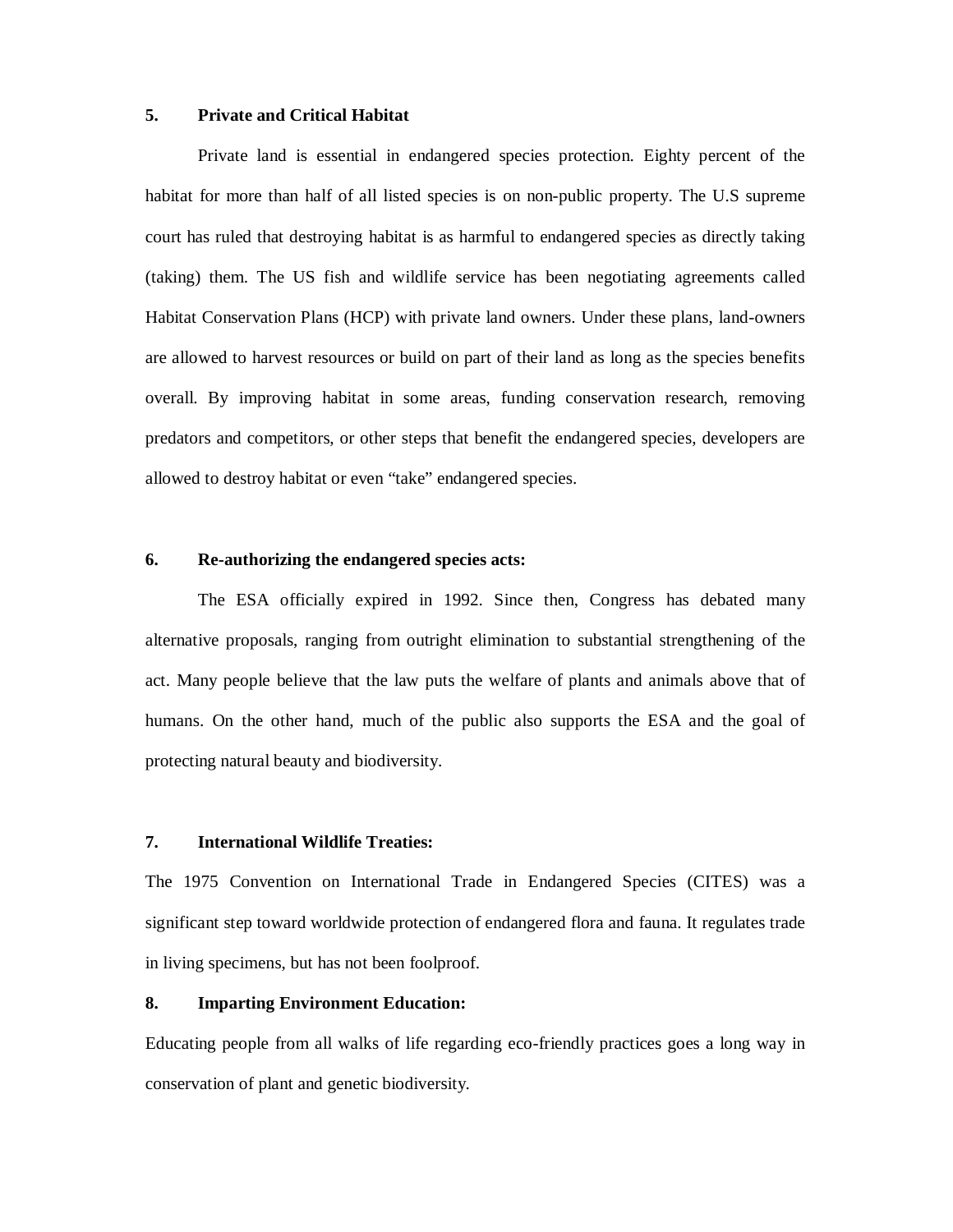### **9. Population Control**

Effective population control measures have to be taken as a top-priority issue in the national agenda by involving people of all political parties, religious faiths and social organizations. Suitable incentives and disincentives should be in built into the strategies specially formulated for this purpose.

## **10. Reviewing the Agricultural Practice**

We should refrain from temptation of high yields and making a fast buck at the cost of sustainable development. We should try to infuse diversity in our agricultural practices by restoring to mixed cropping, polyculture and tolerance to wild, plants and other life forms around our agricultural fields.

### **11. Controlling Urbanization**

Ever increasing urbanization and expansion of urban settlements should be controlled. Biological diversity should be infused into the urban localities.

# **12. Enacting, Strengthening and Enforcing Environmental Legislations**

Existing environmental laws against ecologically unsound practices should be strengthened and enforced ruthlessly.

## **13. Conserving Biodiversity in Seed-Banks and Gene Banks**

Most of the plants species form seeds with variable periods of dormancy after which they can be germinated to yield daughter plants. The seeds can be stored in seed-banks or gene banks or germ plasm banks. The germ plasm of a plant is any of its parts from which new plants can be generated.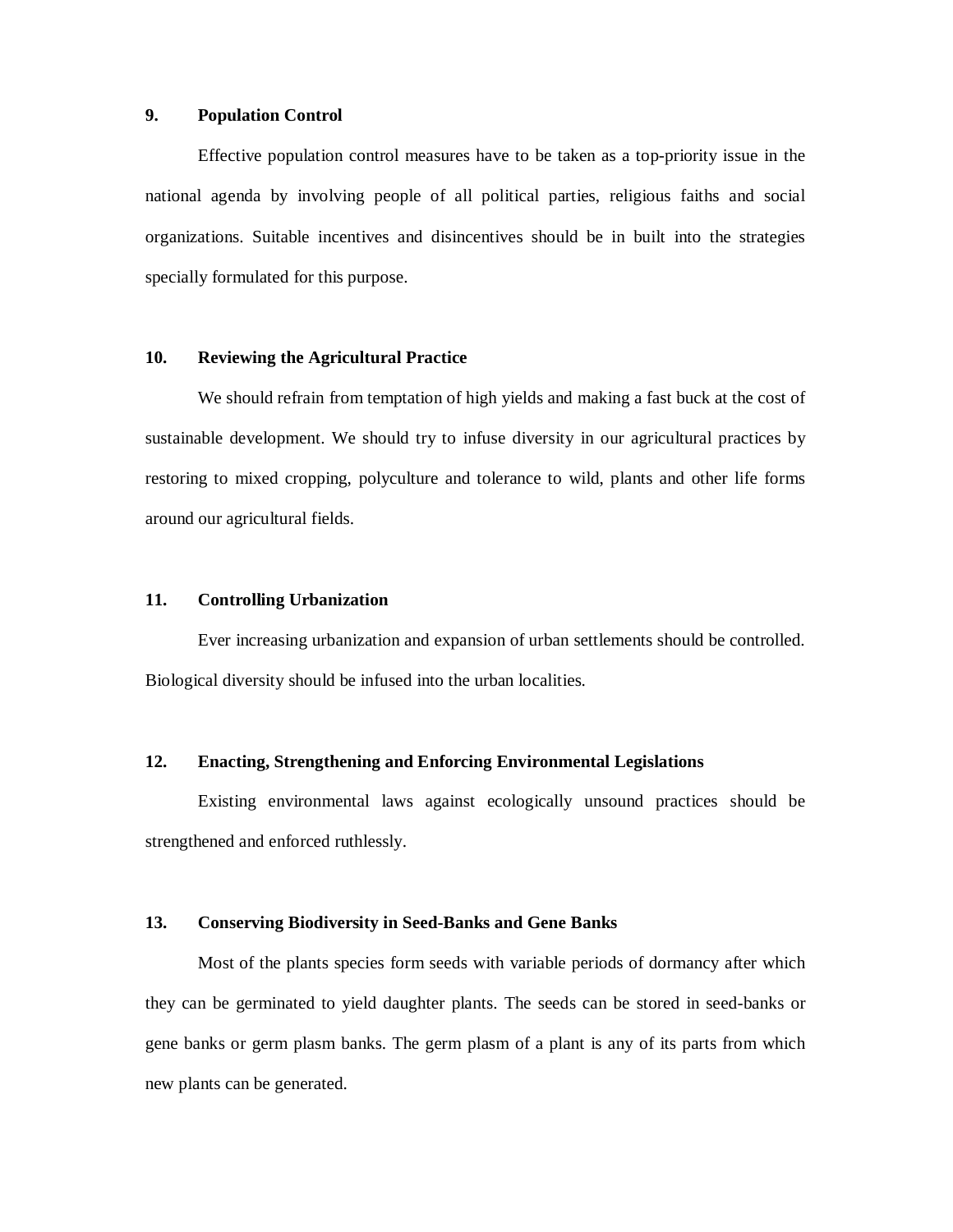### **14. Restoration of Biodiversity**

By restoring both the extent and quality of important habitats, restoration programme provides refuge for species and genetics resources that might be lost otherwise. The techniques to restore ecosystem include; vegetation planting to control erosion, fertilization of existing vegetation to encourage growth, removal of contaminated soil etc.

## **15. Biodiversity Inventories**

Current scientific understanding of ecological processes has to be strengthened by adequate research efforts aimed at improving methodologies, distributional and status information. Strategies based on sound information will ultimately provide the basis for pragmatic policies and management decisions.

## **16. Conserving Biodiversity in Protected Habitat**

The two basic approaches to the wildlife conservation in protected habitats are as follows.

**(a). Ex-situ conservation:** It means the wildlife conservation in captivity under human care. In this, the endangered plant and animals are collected and bred under controlled conditions in gardens, zoos, sanctuaries etc.

**(b). In-situ conservation:** This involves setting aside large portions of earth surface for wildlife. However, many protected habitats are used for logging, tourism and profitable activities.